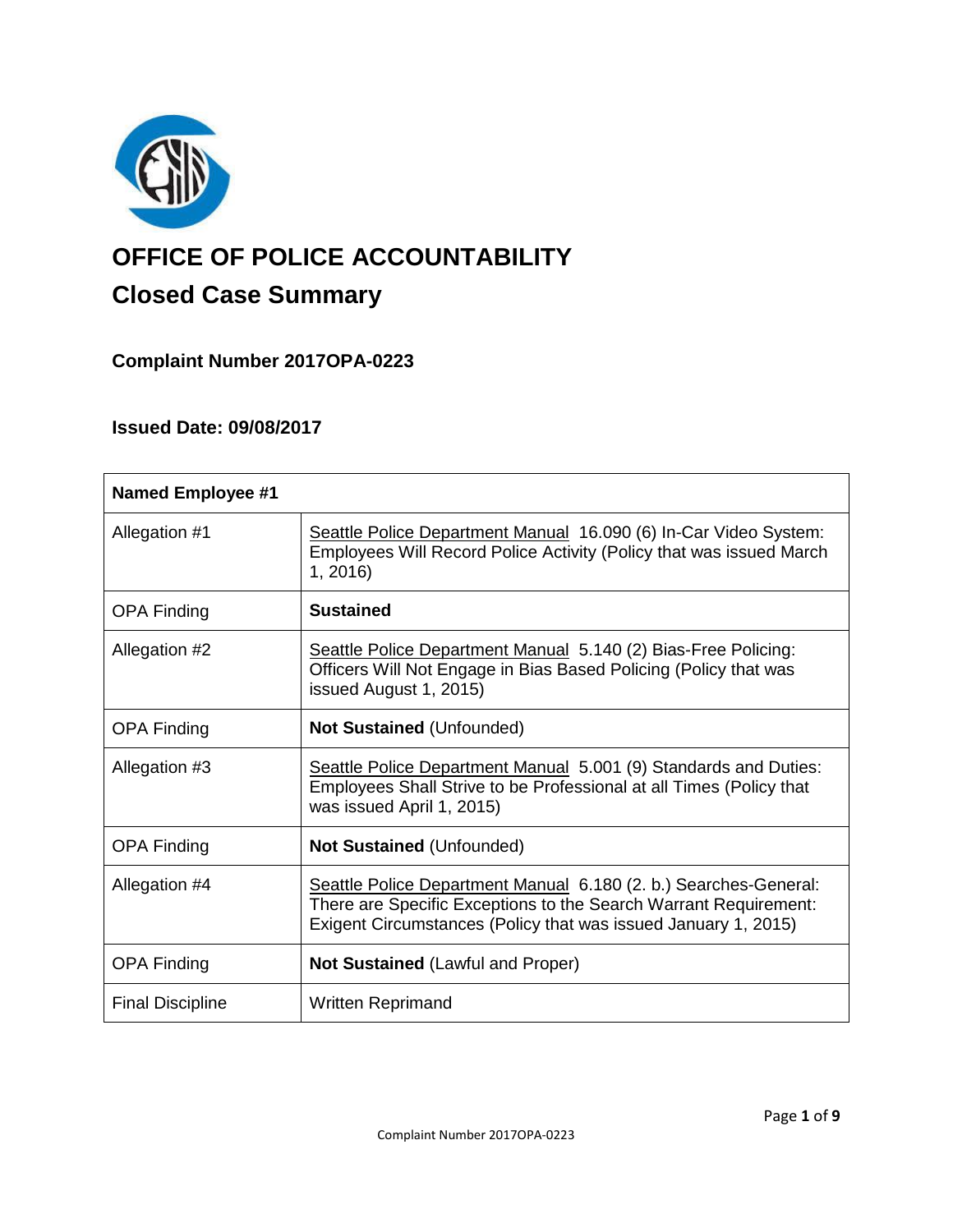| <b>Named Employee #2</b> |                                                                                                                                                                                                        |  |
|--------------------------|--------------------------------------------------------------------------------------------------------------------------------------------------------------------------------------------------------|--|
| Allegation #1            | Seattle Police Department Manual 5.140 (2) Bias-Free Policing:<br>Officers Will Not Engage in Bias Based Policing (Policy that was<br>issued August 1, 2015)                                           |  |
| <b>OPA Finding</b>       | <b>Not Sustained (Unfounded)</b>                                                                                                                                                                       |  |
| Allegation #2            | Seattle Police Department Manual 5.001 (9) Standards and Duties:<br>Employees Shall Strive to be Professional at all Times (Policy that<br>was issued April 1, 2015)                                   |  |
| <b>OPA Finding</b>       | <b>Not Sustained (Unfounded)</b>                                                                                                                                                                       |  |
| Allegation #3            | Seattle Police Department Manual 6.180 (2. b.) Searches-General:<br>There are Specific Exceptions to the Search Warrant Requirement:<br>Exigent Circumstances (Policy that was issued January 1, 2015) |  |
| <b>OPA Finding</b>       | <b>Not Sustained (Lawful and Proper)</b>                                                                                                                                                               |  |
| <b>Final Discipline</b>  | N/A                                                                                                                                                                                                    |  |

| Named Employee #3       |                                                                                                                                                                                                        |
|-------------------------|--------------------------------------------------------------------------------------------------------------------------------------------------------------------------------------------------------|
| Allegation #1           | Seattle Police Department Manual 5.140 (2) Bias-Free Policing:<br>Officers Will Not Engage in Bias Based Policing (Policy that was<br>issued August 1, 2015)                                           |
| <b>OPA Finding</b>      | <b>Not Sustained (Unfounded)</b>                                                                                                                                                                       |
| Allegation #2           | Seattle Police Department Manual 5.001 (9) Standards and Duties:<br>Employees Shall Strive to be Professional at all Times (Policy that<br>was issued April 1, 2015)                                   |
| <b>OPA Finding</b>      | <b>Not Sustained (Unfounded)</b>                                                                                                                                                                       |
| Allegation #3           | Seattle Police Department Manual 6.180 (2. b.) Searches-General:<br>There are Specific Exceptions to the Search Warrant Requirement:<br>Exigent Circumstances (Policy that was issued January 1, 2015) |
| <b>OPA Finding</b>      | Not Sustained (Lawful and Proper)                                                                                                                                                                      |
| <b>Final Discipline</b> | N/A                                                                                                                                                                                                    |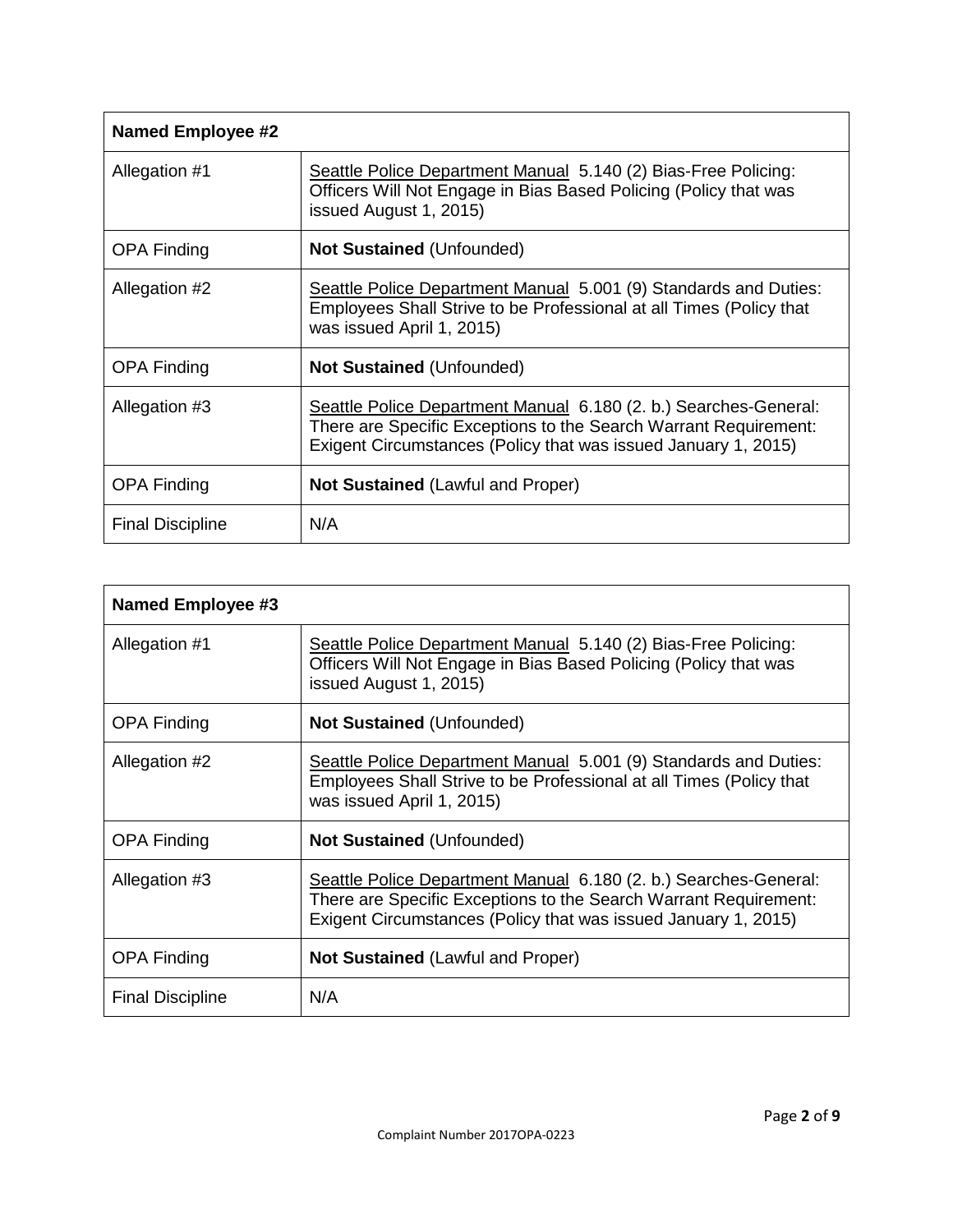| <b>Named Employee #4</b> |                                                                                                                                                                                                        |  |
|--------------------------|--------------------------------------------------------------------------------------------------------------------------------------------------------------------------------------------------------|--|
| Allegation #1            | Seattle Police Department Manual 5.140 (2) Bias-Free Policing:<br>Officers Will Not Engage in Bias Based Policing (Policy that was<br>issued August 1, 2015)                                           |  |
| <b>OPA Finding</b>       | <b>Not Sustained (Unfounded)</b>                                                                                                                                                                       |  |
| Allegation #2            | Seattle Police Department Manual 5.001 (9) Standards and Duties:<br>Employees Shall Strive to be Professional at all Times (Policy that<br>was issued April 1, 2015)                                   |  |
| <b>OPA Finding</b>       | <b>Not Sustained (Unfounded)</b>                                                                                                                                                                       |  |
| Allegation #3            | Seattle Police Department Manual 6.180 (2. b.) Searches-General:<br>There are Specific Exceptions to the Search Warrant Requirement:<br>Exigent Circumstances (Policy that was issued January 1, 2015) |  |
| <b>OPA Finding</b>       | <b>Not Sustained (Lawful and Proper)</b>                                                                                                                                                               |  |
| <b>Final Discipline</b>  | N/A                                                                                                                                                                                                    |  |

#### **INCIDENT SYNOPSIS**

The Named Employees responded to a Domestic Violence Call, and a subsequent disturbance call at the same location.

#### **COMPLAINT**

The complainants alleged that the contact by the Named Employees was based on bias and that the Named Employees inappropriately touched the female complainant during the contact. During the intake process, OPA discovered that Named Employee #1 was missing In-Car Video (ICV) for the majority of the incident. Additionally, it appeared that Officers stated exigent circumstances to enter the home without a warrant despite both subjects being at the door and denying entry into their home.

#### **INVESTIGATION**

The OPA investigation included the following actions:

- 1. Review of the complainant memo
- 2. Search for and review of all relevant records and other evidence
- 3. Review of In-Car Video (ICV)
- 4. Interviews of SPD employees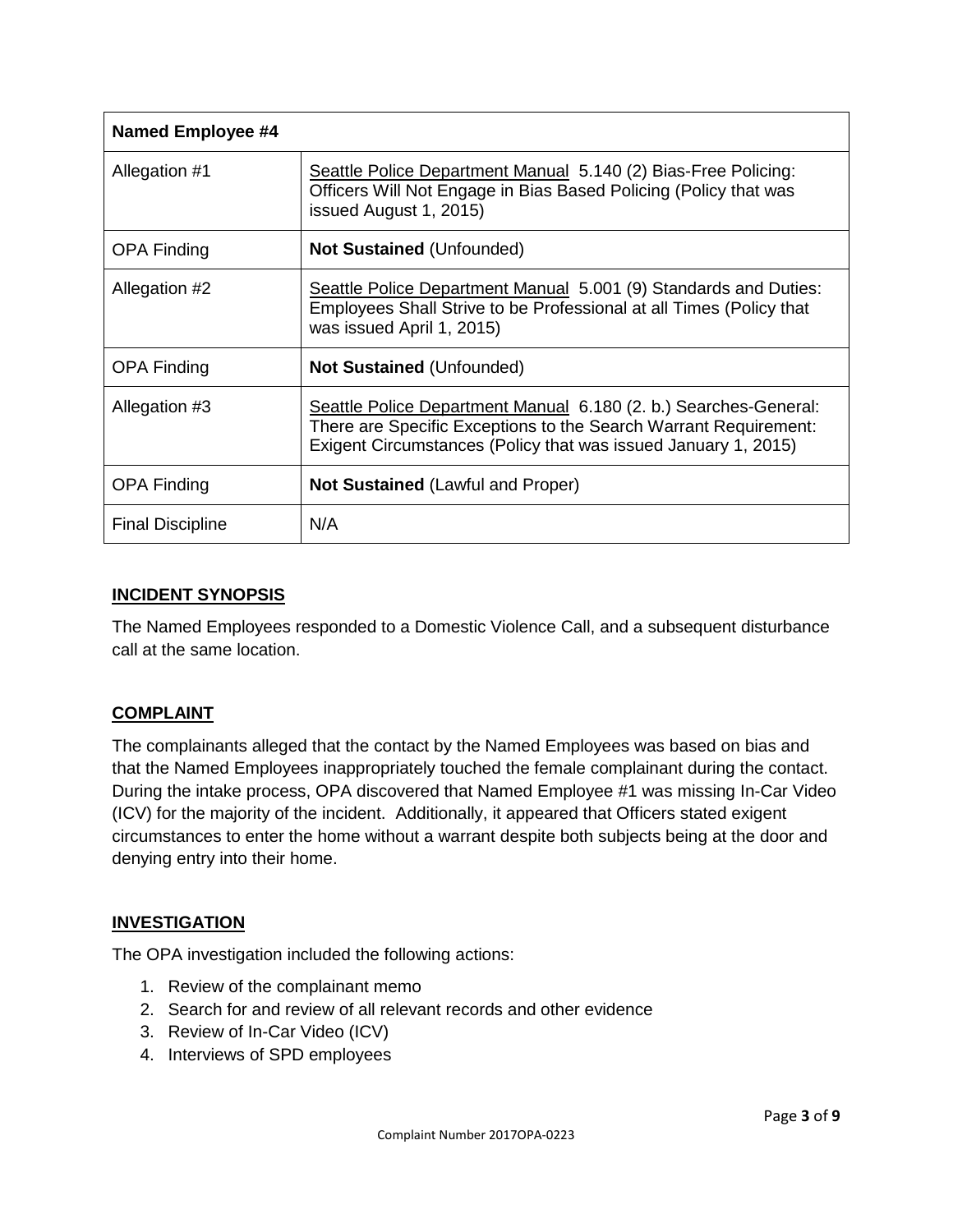#### **ANALYSIS AND CONCLUSION**

Named Employee #1 violated Manual Policy 16.090 by failing to activate his ICV during police activity, namely an incident to which he responded.

As detailed below, Named Employee #1 was among the officers who responded to domestic violence call. It was undisputed that Named Employee #1's ICV did not begin recording until over 30 minutes after he arrived on scene. At his OPA interview, Named Employee #1 stated that he thought he turned on his ICV, but when he exited the apartment building, he realized that it was not on. Named Employee #1 opined that the camera had possibly turned off when he entered the apartment building and went up seven flights. Named Employee #1 indicated that he then pushed the button activating the ICV. Named Employee #1 stated that when he watched his video at the conclusion of the incident, he realized that it had not been recording. An examination of Named Employee #1's ICV system provided no indication that he initiated a recording at any time between 06:57 and 07:51 hours on that date.

In addition, Manual Policy 16.090-POL-1(7) states that: "If this policy requires that an event be recorded, and the employee is aware that there is no recording or there was a delay in recording, employees must explain in writing why it was not recorded or why the start of the recording was delayed." Here, Named Employee #1 was required to activate his ICV and after he realized that he had failed to do so he was required to explain the lack of a recording in writing. There was no indication that Named Employee #1 ever did so.

On the date in question, Named Employee #2, Named Employee #3 and Named Employee #4 responded to a call concerning a domestic incident, possibly involving physical violence. A caller reported arguing between a male and female and the slamming of doors.

Named Employee #2, Named Employee #3 and Named Employee #4 were the first officers to arrive at the apartment building from which the incident was reported. Named Employee #3 spoke with the individuals who had called 911, while Named Employee #2 and Named Employee #4 proceeded to the complainants' apartment. Named Employee #2 and Named Employee #4 waited outside of the apartment until Named Employee #3 was able to speak with the caller. During this time, the officers heard a loud banging and someone yelling. In his OPA interview, Named Employee #4 indicated that this caused him to believe that there was a high probability of an ongoing domestic violation situation within the apartment. When Named Employee #3 arrived at the apartment, he also heard loud banging noises.

At that point, based on information reported to them, their own observations, and their concerns of possible ongoing domestic violence within the apartment, the officers believed that they had exigent circumstances to enter the apartment without a warrant.

The officers first knocked on the apartment door and announced themselves as police. At that point the door was cracked open and the complainants looked out. The officers informed them that they needed to enter the apartment to ensure the safety of all occupants. In response, the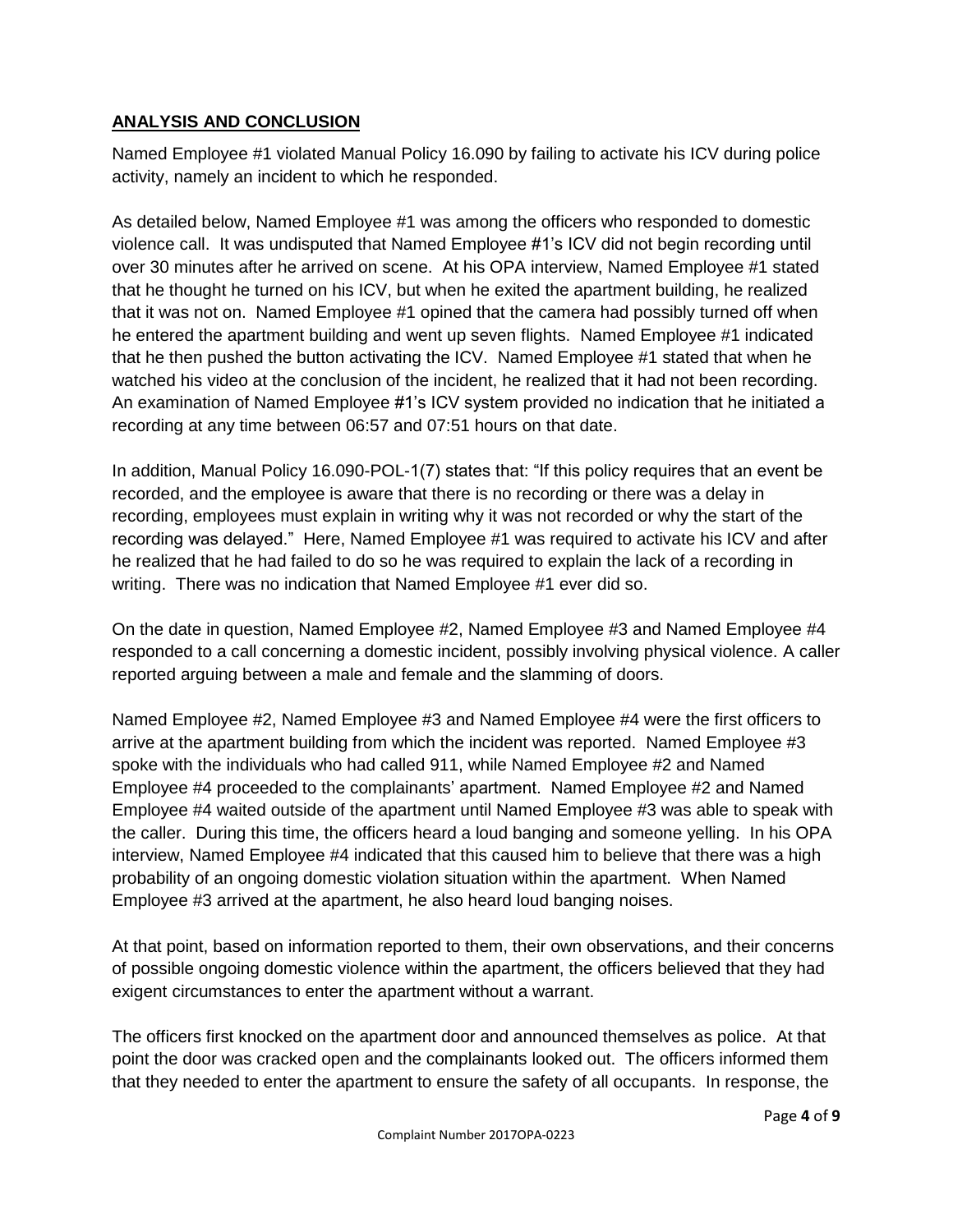complainants indicated that they were nude and that the officers could not enter. The officers instructed them to put on clothing; however, the complainants did not do so and were argumentative with the officers. The officers then entered the apartment.

Once the officers entered the apartment, both the complainants retreated to the bedroom. The officers followed them, based on the concern that they could be retrieving weapons and/or barricading themselves. At that point, the officers did not know how many individuals, other than the two complainants, were in the apartment. The complainants were nude and covering themselves, and the officers instructed them to put on clothing. The female complainant put on a bathrobe and she was let out of the bedroom into the kitchen so that she could be separated from the male complainant. Named Employee #2 accompanied her into the kitchen. Named Employee #3 and Named Employee #4 remained with the male complainant, who also put on clothing, in the bedroom.

The officers then spoke with both the complainants to determine what was going on and to verify that there were no ongoing domestic violence concerns. The male complainant was extremely agitated, yelling and incoherent at times. He was further making rapid arm movements. These behaviors concerned the officers. The male complainant indicated to the officers that he suffered from Tourette's Syndrome; however, Named Employee #3 stated that, based on his experience, it appeared more likely that the male complainant was suffering from a manic episode.

The officers indicated to the complainants that they needed to conduct an investigation to ensure that there was no criminal activity. Around this time, the male complainant made allegations of inappropriate contact between the officers and the female complainant, as well as asserted his belief that they had been targeted based on the fact that they were Jewish. In response, the officers contacted their supervisor to screen the incident in person and investigate these allegations.

An Acting Sergeant arrived on the scene and attempted to speak with the complainants. The male complainant stated to the Acting Sergeant that the incident began when, earlier that day, an individual touched the female complainant inappropriately and the male complainant threatened to go to the police. In return, the individual responded that he was going to make sure the police "fucked with" the complainants. This presumably preceded the officers' arrival at the apartment. The male complainant stated to the Acting Sergeant that the officers who responded to the apartment did not let him and the female complainant get dressed and sexually assaulted the female complainant. The Acting Sergeant attempted to obtain more details as to what had occurred. The complainants were both extremely agitated and the Acting Sergeant was ultimately not successful.

Several hours later, the Named Employees, this time including Named Employee #1, all responded to a subsequent call for service at that same location. Additional calls had come in indicating that the male complainant was on his balcony yelling incoherently and banging on something metal and that cups were being thrown in the apartment. Shortly thereafter, another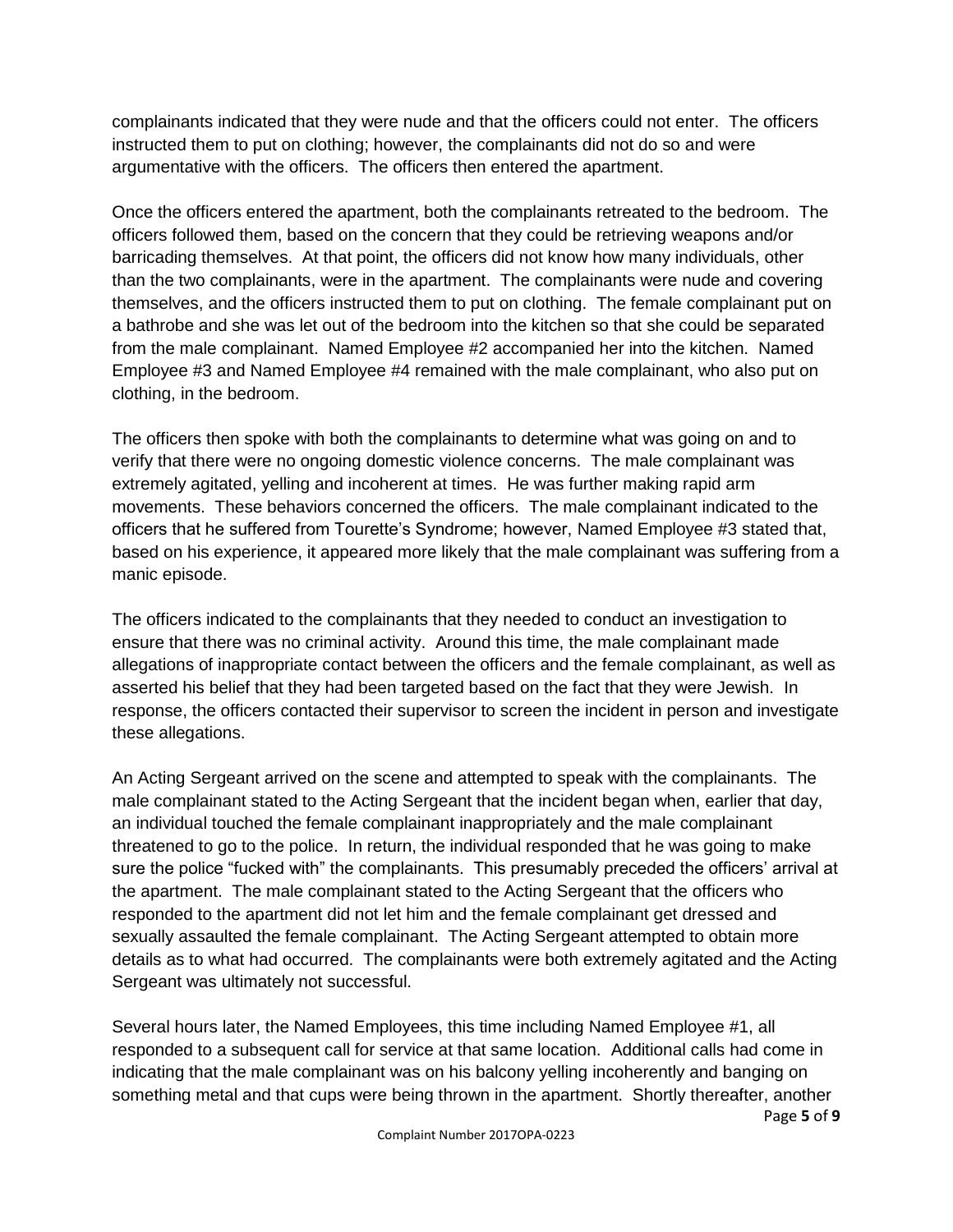call came in wherein the caller reported hearing the male complainant say, "I'm going to kill someone." Lastly, a caller further reported that the male complainant was walking throughout the building and that the caller overheard him yelling, "your [sic] going to die." During this second interaction, the male complainant was informed that he was under arrest. However, he would not exit his apartment. The officers did not enter the apartment and made the determination to charge by officer.

In a video found on Youtube, the male complainant stated that the officers sexually and physically assaulted the female complainant. He further stated that the officers' actions were motivated by bias. In his interview with OPA, the male complainant reiterated his belief that the officers were biased and that the bias was based on the male complainant's religion and the female complainant's ethnicity. He again stated that the female complainant was sexually assaulted by the officers.

Based on videos depicting the complainants during and directly after the incident, the male complainant's interview with OPA, and the audio from the Named Employees' ICV systems, the OPA Director did not find the complainants to be credible. Notably, there was no evidence suggesting that any of the conduct alleged by the complainants actually occurred. For example, based on a review of video, the female complainant had no visible injuries, which would have likely resulted from being grabbed by the throat and slammed against a washing machine. Despite OPA's best efforts, the female complainant did not respond to requests for her interview.

The OPA Director further found nothing in the record indicating that there was bias on the part of any of the officers. As explained below, the OPA Director found that the officers had exigent circumstances to make a warrantless entry into the apartment. All of the officers stated in their OPA interviews that they did not know at the time of their entry what the subjects' religions were and that their conduct was not based, in any part, on any bias. The OPA Director credited those statements over the at best unsubstantiated and at worst frivolous assertions of the complainants.

The Named Employees responded to what they believed to be a serious situation with the potential of ongoing domestic violence. As confirmed by the audio from the officers' ICVs, at all times prior to entering the apartment and while inside of the apartment, the officers were polite, respectful, and professional. This was despite the fact that they were placed in an extremely difficult situation, in large part based on the conduct and demeanor of the complainants.

As articulated above, the Named Employees made the decision to perform a warrantless entry into the apartment. While, as a general matter, a search warrant is required to enter a private residence, SPD policy provides exceptions to this rule. These exceptions, which are consistent with law, include where there are exigent circumstances that require immediate entry. Exigent circumstances exist where officers believe that the failure to enter the home could result in harm to a person. Where, as here, officers are responding to a domestic violence call, SPD policy explicitly permits warrantless entry "if a person's health, welfare, or safety is concerned."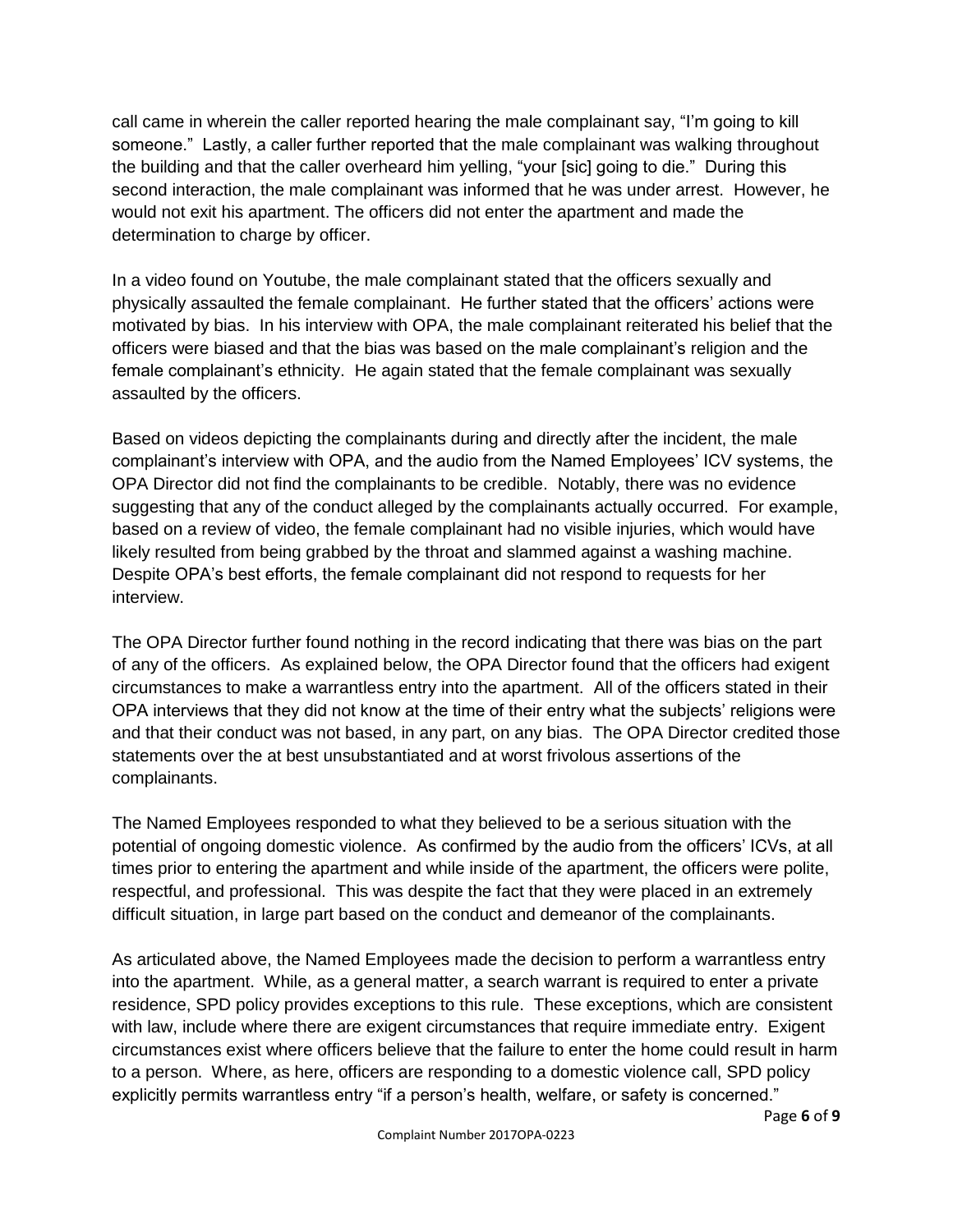Here, based on information reported to them, their own observations, and their concerns of possible ongoing domestic violence within the apartment, the Named Employees reasonably believed that there was a threat to an unknown person's safety. As such, the Named Employees had exigent circumstances to enter the apartment without a warrant.

#### **FINDINGS**

#### **Named Employee #1**

#### Allegation #1

A preponderance of the evidence showed that Named Employee #1 violated policy by failing to activate his ICV during police activity. Therefore a **Sustained** finding was issued for *In-Car Video System: Employees Will Record Police Activity.*

#### Allegation #2

There was nothing in the record indicating that there was bias on the part of Named Employee #1. Therefore a finding of **Not Sustained** (Unfounded) was issued for *Bias-Free Policing: Officers Will Not Engage in Bias Based Policing.*

#### Allegation #3

A preponderance of the evidence showed that Named Employee #1 was polite, respectful, and professional. Therefore a finding of **Not Sustained** (Unfounded) was issued for *Standards and Duties: Employees Shall Strive to be Professional at all Times.*

#### Allegation #4

The weight of the evidence showed that the Named Employee had exigent circumstances to enter the apartment without a warrant. Therefore a finding of **Not Sustained** (Lawful and Proper) was issued for *Searches-General: There are Specific Exceptions to the Search Warrant Requirement: Exigent Circumstances.*

#### **Named Employees #2, #3, and #4**

Allegation #1

There was nothing in the record indicating that there was bias on the part of any of the Named Employees. Therefore a finding of **Not Sustained** (Unfounded) was issued for *Bias-Free Policing: Officers Will Not Engage in Bias Based Policing.*

#### Allegation #2

A preponderance of the evidence showed that the Named Employees were polite, respectful, and professional. Therefore a finding of **Not Sustained** (Unfounded) was issued for *Standards and Duties: Employees Shall Strive to be Professional at all Times.*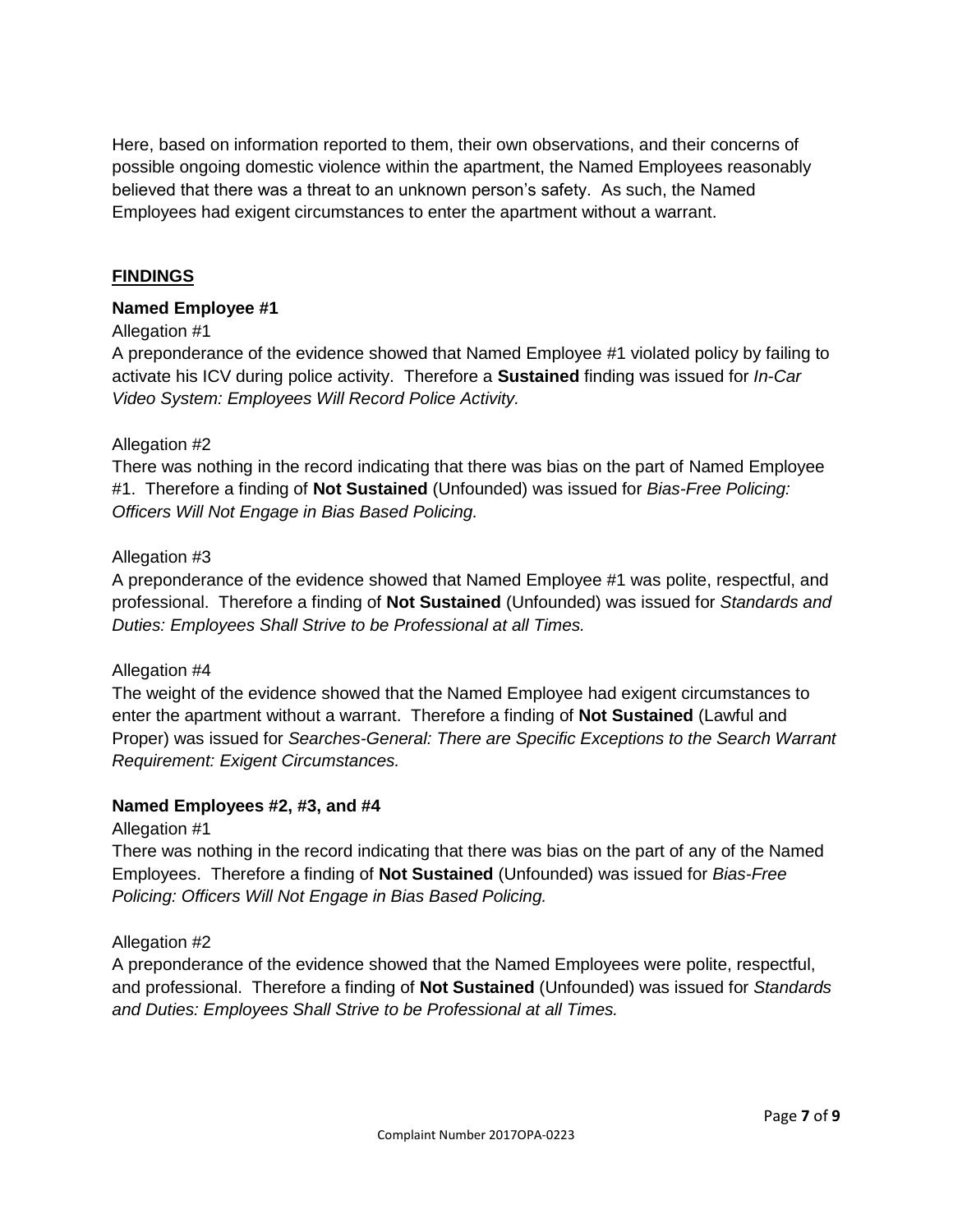Allegation #3

The weight of the evidence showed that the Named Employees had exigent circumstances to enter the apartment without a warrant. Therefore a finding of **Not Sustained** (Lawful and Proper) was issued for *Searches-General: There are Specific Exceptions to the Search Warrant Requirement: Exigent Circumstances.*